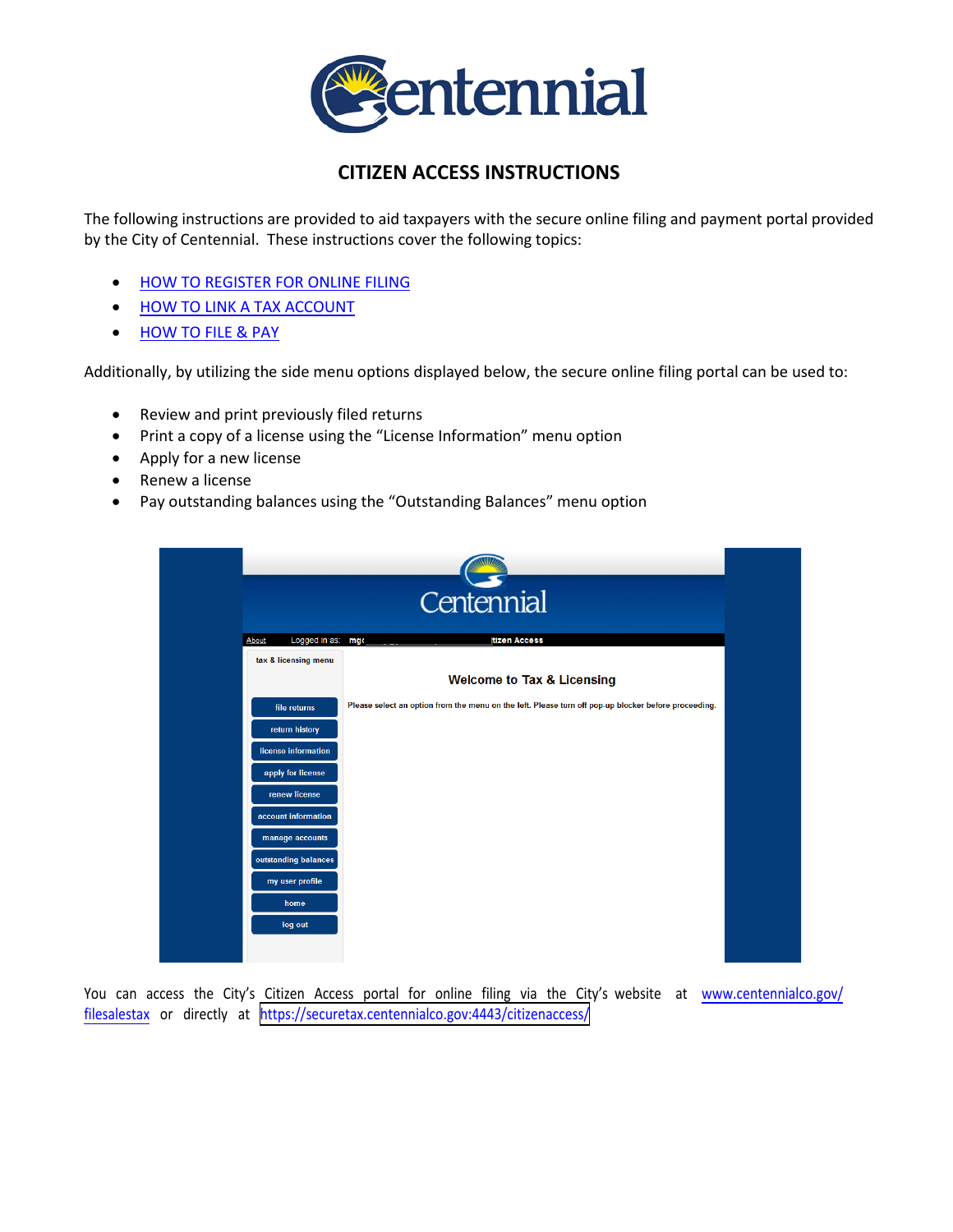## HOW TO REGISTER FOR ONLINE FILING

From the login page, select "new user" on the left and complete the fields required to register. Then click "submit".

|                 | <b>New User Registration</b>                                      |  |
|-----------------|-------------------------------------------------------------------|--|
|                 | Please complete the fields below to register for online<br>filing |  |
| log in          | E-mail Address: newuser@centennialco.gov                          |  |
| new user        | Re-enter New Email: newuser@centennialco.gov                      |  |
| forgot password | New Password:                                                     |  |
|                 | Re-enter New Password:                                            |  |
|                 | First Name: John                                                  |  |
|                 | Last Name: Taxpayer                                               |  |

A confirmation email will be sent to the e-mail address provided containing a link to validate the account. Follow the link and a login screen will appear. Activate the account by logging in.

## HOW TO LINK YOUR TAX ACCOUNT

After registering and accessing the online filing portal, you will be prompted to link your City tax account to your newly created username. To link your account go to "manage accounts" and select "add account" to lookup your account.

<span id="page-1-0"></span>

You will then be prompted to enter your tax account License number (CEN-000000), the business location address line 1 as it appears on your license, as well as the most recently filed return tax amount. If you have not yet filed a return this amount will be \$0. Once you have entered this information, select "ok" to link the account.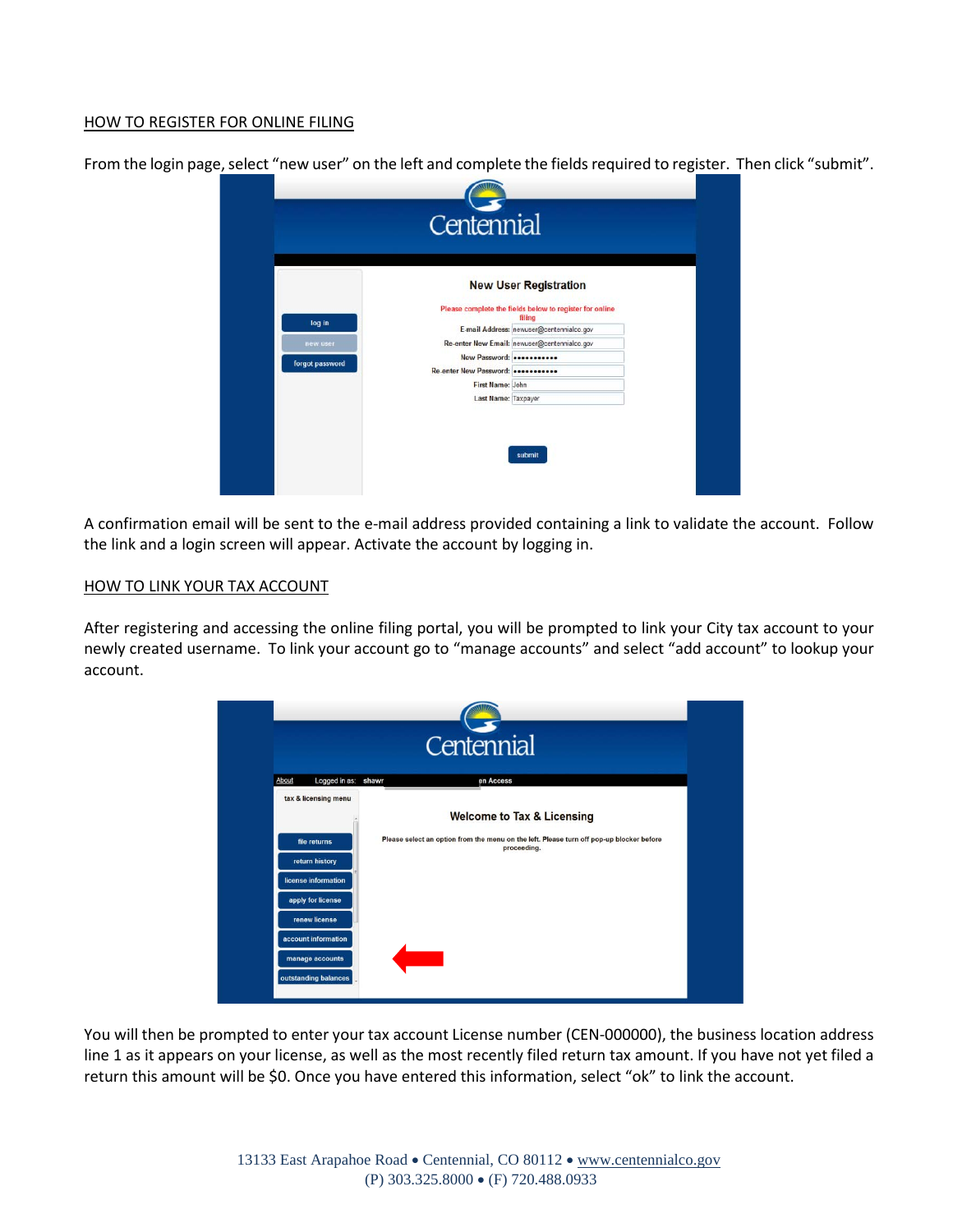| <b>About</b>         | tax & licensing Account Lookup  | Centennial                                                                                                                                                                                                                                                                                                                                                                                             |                                 |
|----------------------|---------------------------------|--------------------------------------------------------------------------------------------------------------------------------------------------------------------------------------------------------------------------------------------------------------------------------------------------------------------------------------------------------------------------------------------------------|---------------------------------|
| tax & licen          |                                 | Please provide the following information in order to link an account to your profile.<br>The account/license number and line 1 of the location address must be entered EXACTLY as<br>it appears on your printed license. The address should not include any punctuation marks<br>and direction and suffix should be abbreviated.<br>(Ex. Account Number: CEN-000000, Location Address: 123 N MAIN ST). | <b>Accounts</b><br><b>k</b> the |
| file ret             | Account Number: CEN-000000      |                                                                                                                                                                                                                                                                                                                                                                                                        |                                 |
| return I             | Location Address: 123 N MAIN ST |                                                                                                                                                                                                                                                                                                                                                                                                        |                                 |
| license inf          | Previous Return 123<br>Amount:  |                                                                                                                                                                                                                                                                                                                                                                                                        |                                 |
| apply for<br>renew I | cancel                          | ok                                                                                                                                                                                                                                                                                                                                                                                                     |                                 |
| account information  |                                 |                                                                                                                                                                                                                                                                                                                                                                                                        |                                 |

## <span id="page-2-0"></span>HOW TO FILE & PAY

1. FILE & PAY - Select "file returns" from the side Menu. On the following page, select the year and period you are filing for and select "next" to continue.

| Centennial                                                                                   |                                                                                               |                        |  |  |
|----------------------------------------------------------------------------------------------|-----------------------------------------------------------------------------------------------|------------------------|--|--|
| Logged in as: mgodfr<br>About                                                                | Access                                                                                        |                        |  |  |
| tax & licensing menu                                                                         | back                                                                                          | cancel<br>next         |  |  |
| file returns                                                                                 | Returns Step 1/8: General Information                                                         | *=Required             |  |  |
| return history                                                                               |                                                                                               |                        |  |  |
|                                                                                              | Please enter the gross sales for your return.                                                 |                        |  |  |
|                                                                                              |                                                                                               |                        |  |  |
|                                                                                              | $\mathbf{r}$<br>Select the account you would like to enter a return for: CEN-009456 : HAPP\ * |                        |  |  |
| apply for license                                                                            | ٠<br>Select which type of tax return you are filing: Sales Tax Return -                       |                        |  |  |
| renew license                                                                                | Filing Frequency: Monthly                                                                     |                        |  |  |
|                                                                                              | the year you would like to file for: 2014 -                                                   |                        |  |  |
|                                                                                              | Enter the filing period you would like to file for: May 2014 -                                |                        |  |  |
| manage accounts                                                                              |                                                                                               | Start Date: 05/01/2014 |  |  |
|                                                                                              |                                                                                               | End Date: 05/31/2014   |  |  |
|                                                                                              |                                                                                               | Due Date: 06/20/2014   |  |  |
| <b>license information</b><br>account information<br>outstanding balances<br>my user profile |                                                                                               |                        |  |  |

2. ENTER THE RETURN - You will then be prompted to enter information into each of the fields from the tax return (gross sales & service, bad debts, deductions, etc.), selecting "next" after completing the information on each page. After entering all information, a summary will be provided. You may select "back" at any time to make changes.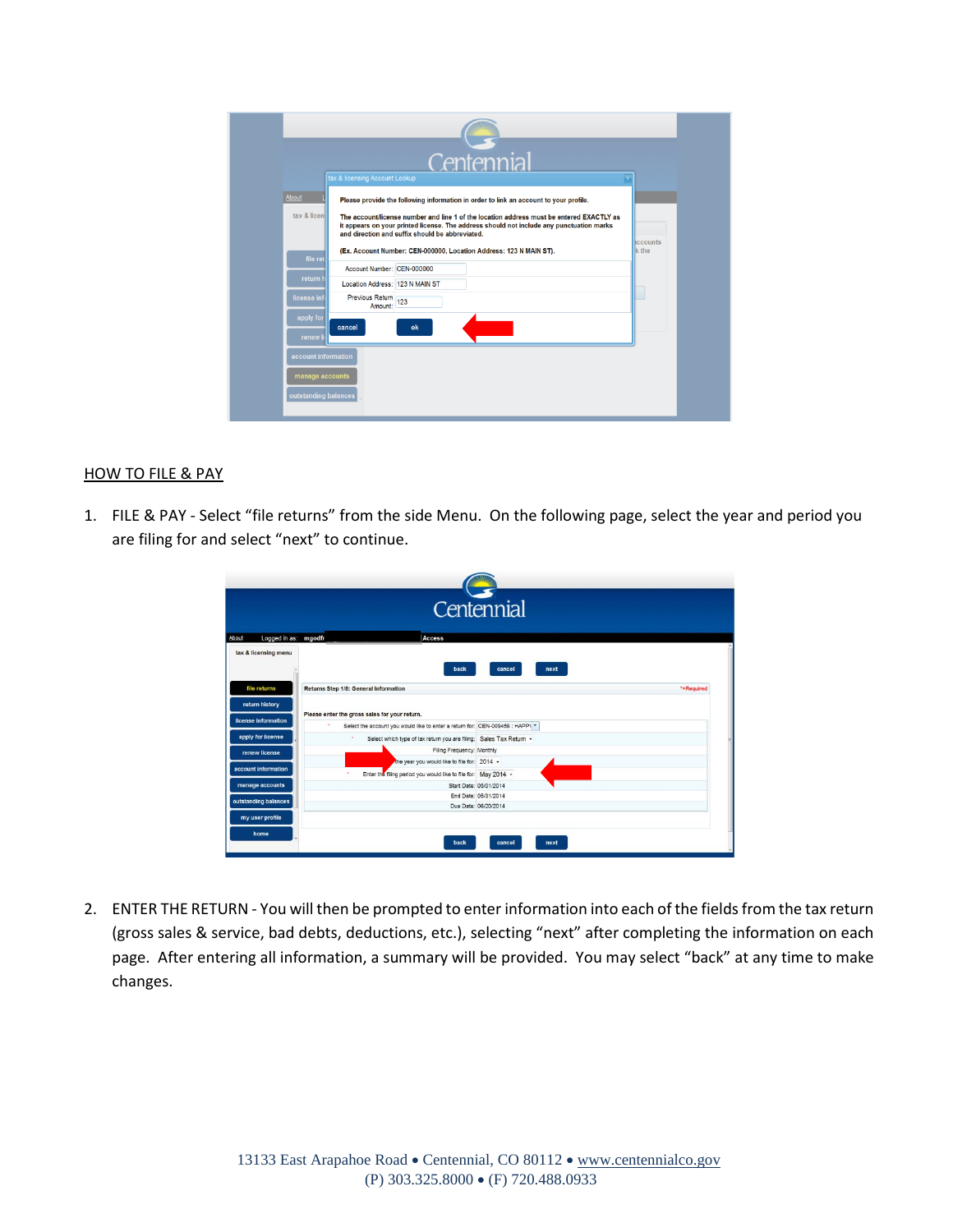|                               | Centennial                                                                                   |
|-------------------------------|----------------------------------------------------------------------------------------------|
| About<br>Logged in as: mgodfr | tizen Access                                                                                 |
| tax & licensing menu          | back<br>cancel<br>next                                                                       |
| file returns                  | Returns Step 5/8: Summary                                                                    |
| return history                |                                                                                              |
| license information           | Your return is being filed after its due date, the following penalties and interest are due: |
|                               | Total Gross Sales: \$1,234.00<br>Deductions: \$175.00                                        |
| apply for license             | Retail Sales Rate: 2.5%                                                                      |
| renew license                 | Total Retail Sales Due: \$26.51                                                              |
|                               | Account Allowance: \$0.00                                                                    |
| account information           | Total Tax Due: \$26.51                                                                       |
| manage accounts               | Months Overdue: 3                                                                            |
|                               | Interest is 1.5% of Total for Each Month (no min / no max ): \$1.19                          |
| outstanding balances          | Late Payment Penalty is 15% of Total (\$15.00 min / no max ): \$15.00                        |
| my user profile               | <b>Total Due with Penalties and Interest: \$42.70</b>                                        |
| home                          |                                                                                              |
|                               | back<br>cancel<br>next                                                                       |

3. PAY & SIGN - Next, you will be prompted to enter payment information (if applicable) and sign your return. On the payment screen, enter the checking account and routing number for the checking account being used to pay the total tax due.

*NOTE: If paying via ACH Credit, rather than ACH Debit, on step 6 of 8 of the online filing process, zero out the payment amount and continue with signing and submitting the return (you will not be prompted to enter in banking information for payment). Submit payment via ACH Credit per the City's ACH Credit Payment Instructions.*

|                      |                                      |                       | Centennial       |      |            |
|----------------------|--------------------------------------|-----------------------|------------------|------|------------|
| <b>About</b>         | Logged in as: mgodfrey@premacorp.com | <b>Citizen Access</b> |                  |      |            |
| tax & licensing menu |                                      |                       | back<br>cancel   | next |            |
|                      | Returns Step 7/8: Payment            |                       |                  |      | **Required |
| file returns         |                                      |                       |                  |      |            |
| return history       | Total Amount Due: \$42.70            |                       |                  |      |            |
| license information  | Payment Amount: \$42.70              |                       |                  |      |            |
| apply for license    | 'Name on Account: John Taxpayer      |                       |                  |      |            |
| renew license        | 'Account Type: Checking -            |                       |                  |      |            |
| account information  | "Routing Number: 000000000           |                       | Help me find it! |      |            |
| manage accounts      | "Account Number: 123456789           |                       | Help me find it! |      |            |
| outstanding balances |                                      |                       |                  |      |            |
| my user profile      |                                      |                       |                  |      |            |
|                      |                                      |                       | back<br>cancel   | next |            |